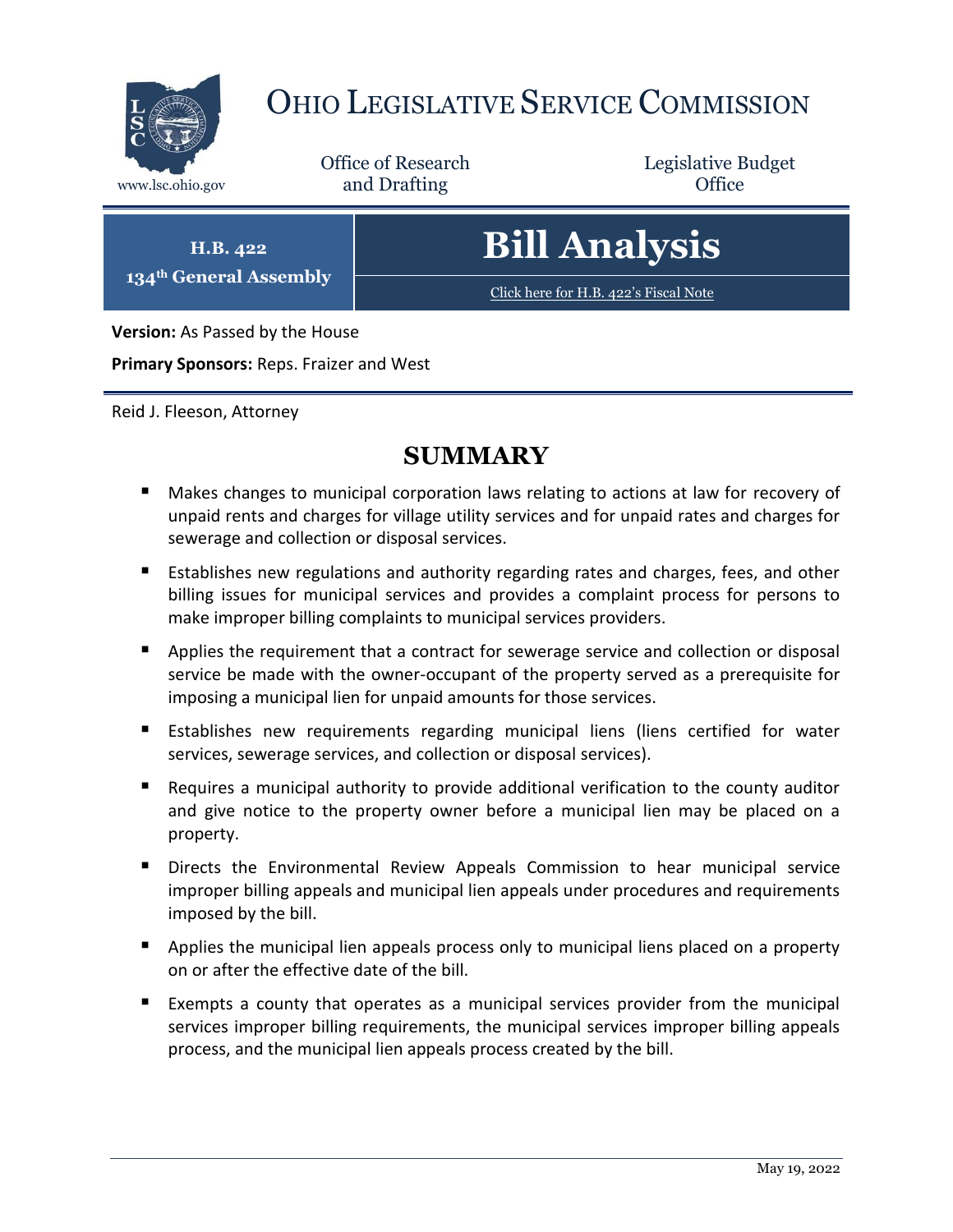# **DETAILED ANALYSIS**

## **Introduction**

The bill makes changes to Ohio municipal corporation laws relating to actions at law for recovery of unpaid rates, rents, and charges for village utility services, sewerage services, and for unpaid rates and charges for collection or disposal services. The bill also provides for other new regulations and authority regarding rates and charges, fees, and other billing issues for municipal services. Additionally, the bill establishes a process that a municipal authority must follow before a municipal lien can be placed on a property. Finally, the bill empowers the Environmental Review Appeals Commission (ERAC) to address municipal services billing and payment complaints and municipal services lien appeals. It is not clear how these alterations might impact Municipal Home Rule authority granted by the Ohio Constitution and how the courts might address any such impact.<sup>1</sup>

Under current law, municipal corporations in Ohio are either villages or cities. A village has a population of less than 5,000; a city has a population of 5,000 or more.<sup>2</sup>

### **Terms used in bill**

For purposes of this analysis, "village utility service" means water, electricity, gas, and other similar utility services provided through a village's board of trustees of public affairs.<sup>3</sup>

"Collection or disposal service," under this analysis, refers to the collection or disposal of garbage, ashes, animal and vegetable refuse, dead animals, or animal offal.<sup>4</sup>

The bill defines "municipal services" as water services, collection or disposal services, and sewerage services.<sup>5</sup> The bill also defines "municipal authority" to mean a board of trustees of public affairs (regarding village utility service), director of public service or other official or body designated by charter (regarding city water service), or the legislative authority of a municipal corporation (regarding collection or disposal service and sewerage service), as the context requires.<sup>6</sup> "Municipal services provider" is defined in the bill as the entity created or

<sup>4</sup> R.C. 701.10.

- $5$  R.C. 701.20(E).
- $6$  R.C. 701.20(D).

<sup>&</sup>lt;sup>1</sup> See the LSC [Members Brief on Municipal Home Rule \(PDF\),](https://www.lsc.ohio.gov/documents/reference/current/membersonlybriefs/133Municipal%20Home%20Rule.pdf#page=2) pp. 2-3 and 7-8, which is available on the LSC website[: lsc.ohio.gov/membersbriefs.](https://www.lsc.ohio.gov/pages/reference/current/membersbriefs.aspx)

<sup>2</sup> Ohio Constitution, Article 18, Section 1.

 $3$  R.C. 735.29(C) and (D).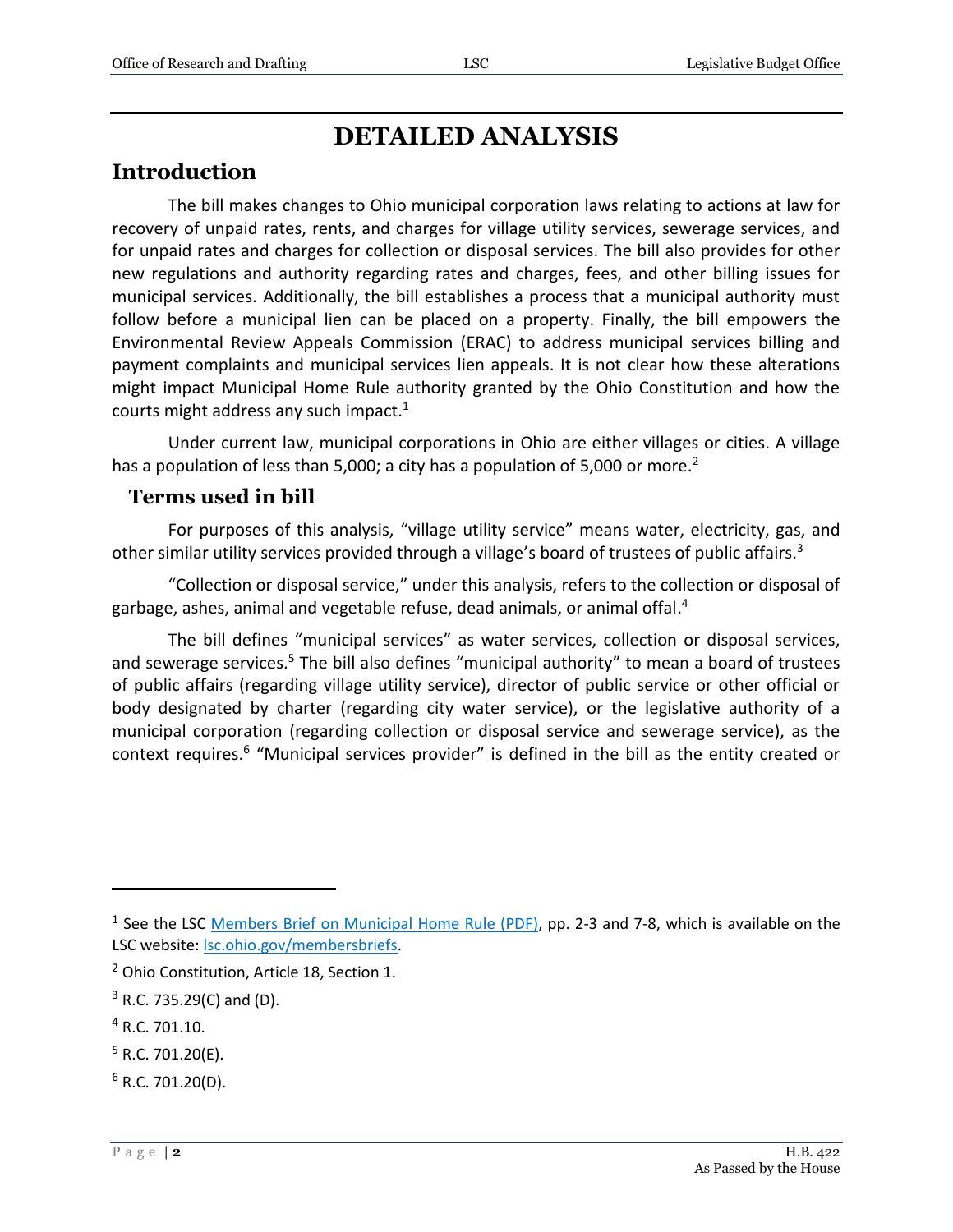designated by the municipal authority to provide municipal services.<sup>7</sup> "Water services," as used in this analysis, refers to water services of a city and village waterworks services.<sup>8</sup>

## **Actions at law**

### **Village utility service actions at law**

The bill provides that when rents and charges for village utility services consisting of electricity, gas, or other public utility services have not been paid when due, the village may collect them by actions at law in the village's name from an owner, tenant, or other person who is liable to pay them. Currently, the law says those rents and charges may be collected by actions at law in the village's name. Under the bill and continuing law, all unpaid village utility service rents and charges may also be certified to the county auditor to be collected as other village taxes.<sup>9</sup>

#### **Sewerage service actions at law**

The bill permits the legislative authority of a municipal corporation that has established a rate or charge for sewerage services to collect unpaid amounts from an owner, tenant, or other person who is liable to pay the unpaid amounts using an action at law in the name of the municipal corporation.<sup>10</sup>

## **Collection or disposal service actions at law**

The bill provides that the legislative authority of a municipal corporation that has established a rate or charge for collection or disposal service, which has gone unpaid, may collect it by actions at law in the name of the municipal corporation from an owner, tenant, or other person who is liable to pay the rents or charges.<sup>11</sup>

## **Municipal services authority**

The bill creates various other new regulations and authority regarding municipal services.

## **Financial responsibility**

The bill provides that any person who contracts to receive municipal services is financially responsible for paying all rates, fees, charges, and costs associated with the delivery of that service.<sup>12</sup>

 $7$  R.C. 701.20(F).

<sup>8</sup> R.C. 735.29(D) and 743.04.

 $9$  R.C. 735.29(C).

<sup>10</sup> R.C. 729.491.

<sup>&</sup>lt;sup>11</sup> R.C. 701.101.

<sup>12</sup> R.C. 701.21.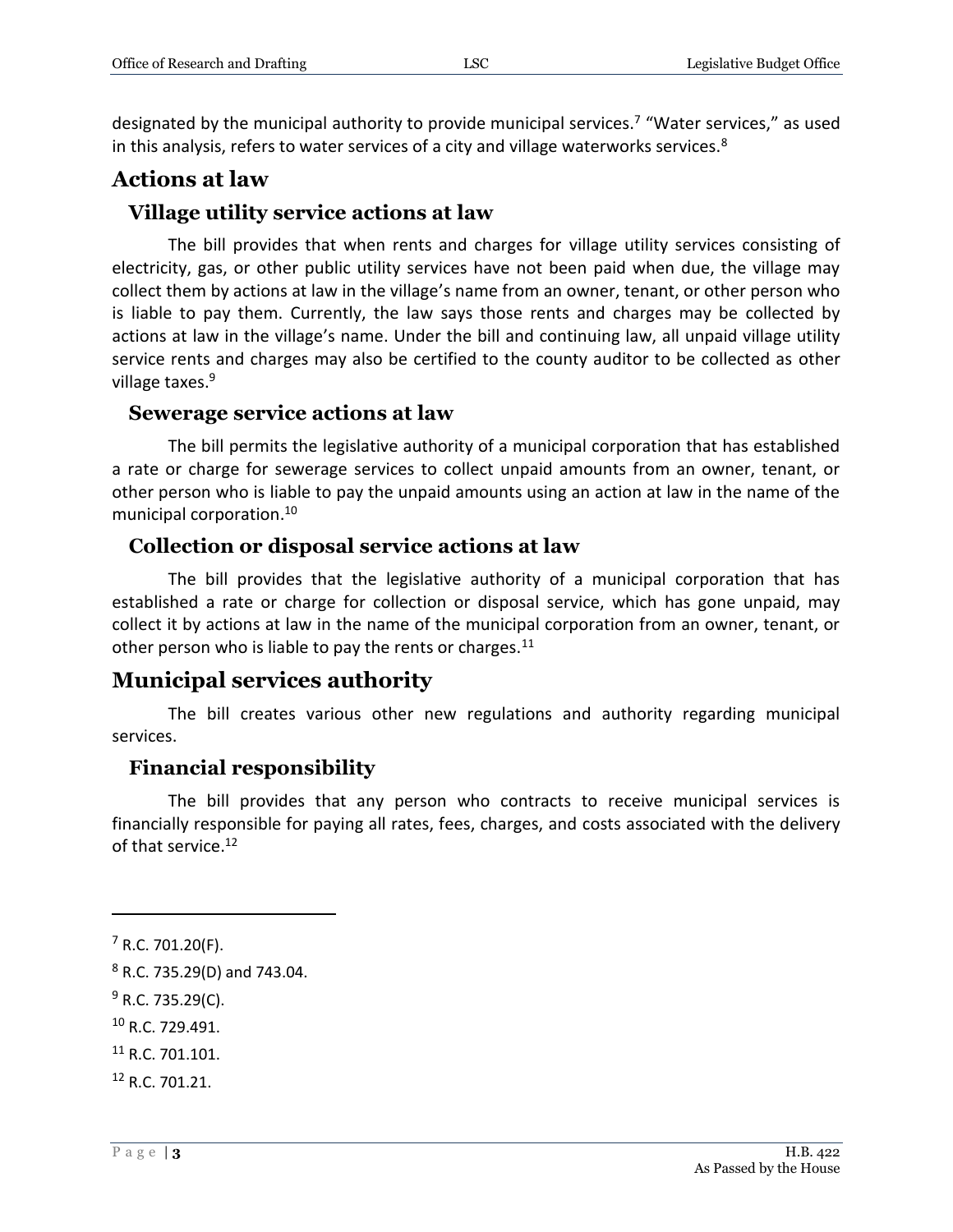## **Certifying liens or bringing actions at law**

If a municipal authority attempts to certify a lien to the county auditor (for water services, sewerage services, village utility services, or municipal collection or disposal services)<sup>13</sup> against a property or brings an action (an action at law to collect for water services, sewerage services, village utility services, or municipal collection or disposal services)<sup>14</sup> due to unpaid municipal services rates or charges, the bill establishes a rebuttable presumption that amounts exceeding the termination amount cannot be certified as a lien, or recovered by the action, against the property owner.

The presumption may be rebutted by any of the following based on a preponderance of the evidence:

- The property owner agreed to pay all the unpaid rates and charges, after having been given notice of the delinquent amount;
- The property owner occupies the residence;
- The municipal authority attempted to mitigate any unpaid rates or charges by strictly adhering to its established protocol for terminating service for delinquent customers;
- **Any other evidence demonstrating that the municipal authority mitigated the amount of** unpaid rates and charges before proceeding against the property owner.

These provisions do not abridge or eliminate any cause of action that a municipal authority may have against the tenant personally, or other persons liable for the unpaid rents or charges.<sup>15</sup>

Under the bill, "property owner" means the person who owns the residential property to which municipal services are provided and to whom all of the following apply:

- The person does not occupy the property;
- The tenant or other occupant is contractually responsible to pay the charges and fees imposed for the municipal services;

<sup>15</sup> R.C. 701.22.

 $13$  R.C. 701.20(B). The definition of "certify a lien" in the bill includes village water, electric, gas, and other public utility service. But, "municipal services" do not include village electric, gas, and other utility services. This is ambiguous, but since "certify a lien" includes village water service, which water service is also a municipal service under the bill, it is likely that service is what is included when the municipal authority seeks to certify a lien under this provision. The ambiguity could be clarified.

<sup>&</sup>lt;sup>14</sup> R.C. 701.20(A). Similar ambiguity exists for the definition of "bring an action" as for "certify a lien" in the note above since "municipal services" do not include village electric, gas, or other utility service. But, it is likely, since "bring an action" includes actions for village water service, that water service is what is addressed when a municipal authority brings an action. The ambiguity could be clarified.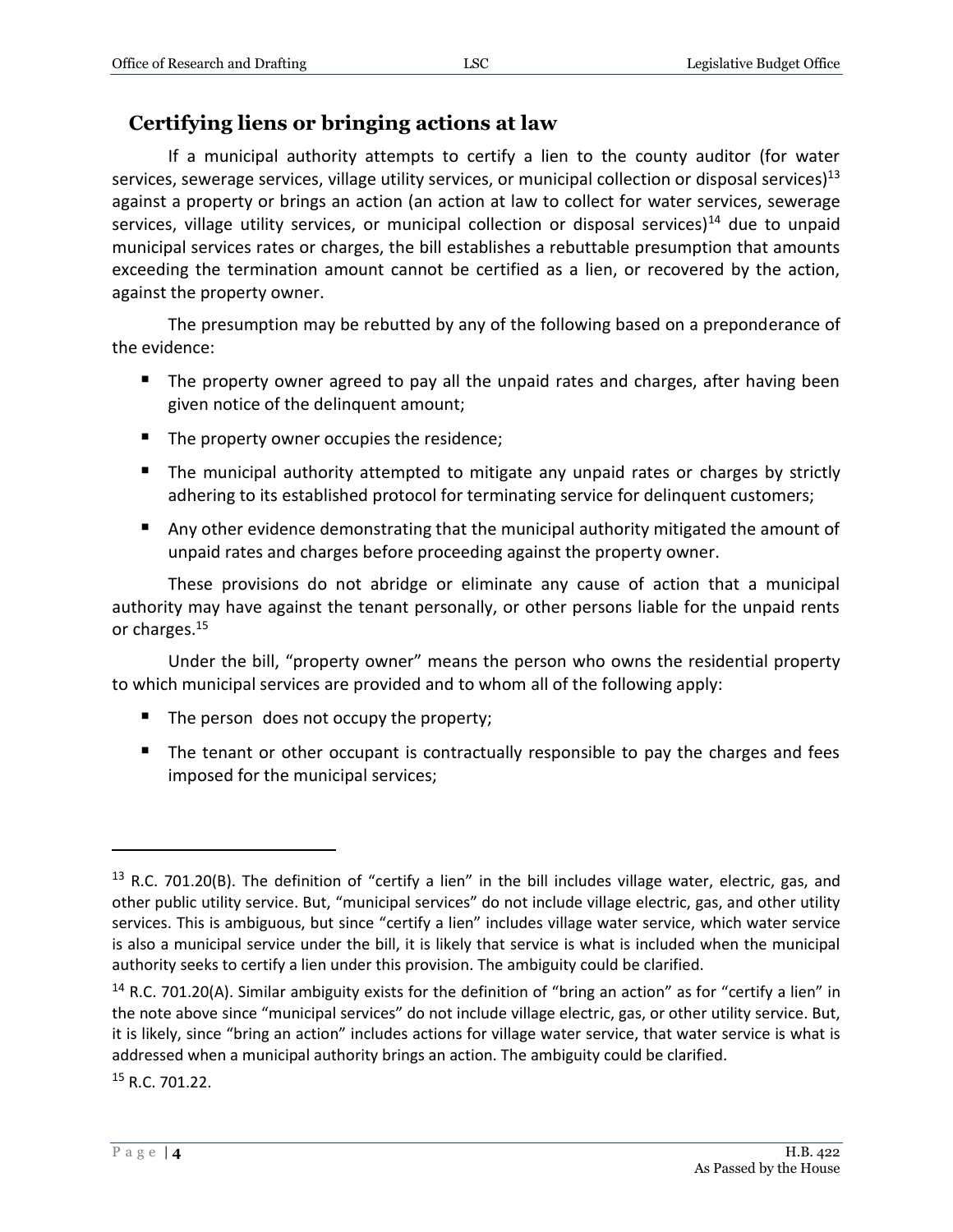- If the residential property consists of two or more dwelling units, both of the following must be true:
	- $\Box$  Each dwelling unit has a separate meter;
	- $\Box$  The tenant or other occupant of each dwelling unit is contractually responsible to pay the charges and fees imposed for the municipal services provided to the unit in which they reside.<sup>16</sup>

A "tenant" under the bill is a person entitled under a rental agreement to the use and occupancy of residential premises<sup>17</sup> to the exclusion of others. A "dwelling unit" is a structure or the part of a structure that is used as a home, residence, or sleeping place by one person who maintains a household or by two or more persons who maintain a common household.<sup>18</sup>

The "termination amount" means the amount of rates or charges for municipal services that when unpaid results in the termination of those services under the municipal authority regulations.<sup>19</sup>

#### **Tenant reinstatement fee**

A municipal authority may establish a tenant reinstatement fee for municipal services. The fee may be applied if the tenant requests to reestablish municipal services after such services have been terminated by the municipal services provider or the tenant.<sup>20</sup>

### **Tracking unpaid rates**

A municipal authority may track any unpaid rates or charges owed by a person for any municipal services between residential properties if:

- The person who contracted for municipal services currently has a debit or credit regarding the municipal services provided to the person; and
- **Municipal services provided to that person have been terminated at one residential** property and established at another residential property.<sup>21</sup>

 $16$  R.C. 701.20(G).

 $17$  Residential premises are dwelling units, as defined under the bill, but with many notable exclusions, consisting of, for example, prisons, college dormitories, and hospitals. R.C. 5321.01(A) and (C), not in the bill.

<sup>&</sup>lt;sup>18</sup> R.C. 701.20(C); R.C. 5321.01(A) and (F), not in the bill.

<sup>&</sup>lt;sup>19</sup> R.C. 701.20(H).

<sup>20</sup> R.C. 701.23.

<sup>21</sup> R.C. 701.24.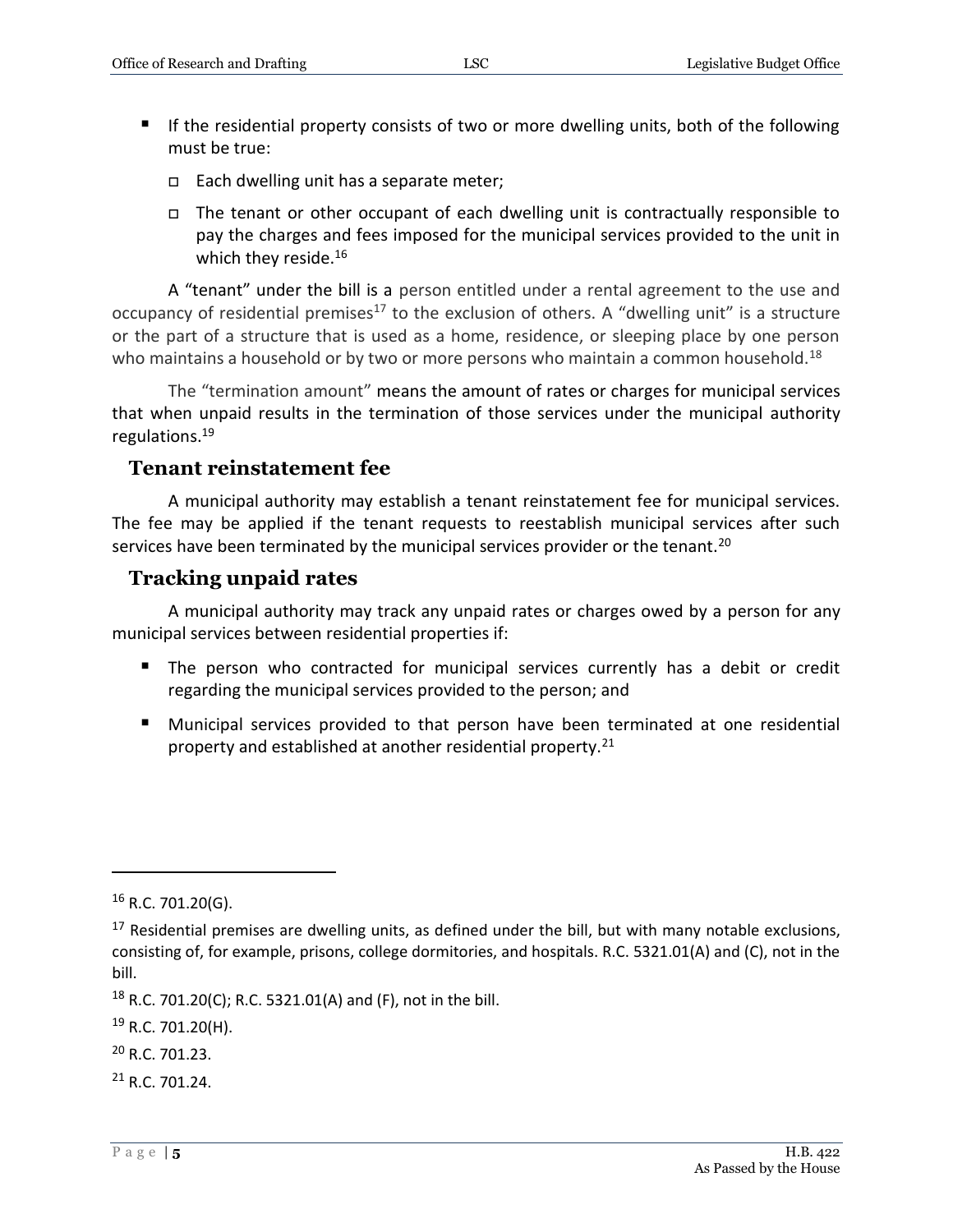### **Billing details and history review**

A municipal authority may access and review the billing details and histories of any person who contracts to receive municipal services in order to identify and track unpaid rates or charges.<sup>22</sup>

## **Improper billing complaints**

### **Right to make complaint**

The bill provides that a person believing to have been improperly billed for municipal services may file a complaint with the municipal services provider.

#### **Complaint process**

A municipal services provider must establish a method for persons to make improper billing complaints. The provider must investigate every complaint received and resolve each complaint within ten business days. If the provider is unable to timely resolve the complaint, it must provide the person who filed the complaint a status report every five business days following the end of the ten-day period.

If a complaint is not resolved to the complaining person's satisfaction, the person may appeal the matter to ERAC (see "**Improper billing appeals**" below) if the amount in dispute is \$300 or more. $23$ 

## **Improper billing appeals**

The bill requires ERAC to hear improper municipal services billing complaints. ERAC must hear improper municipal services billing appeals if all the following applies: (1) the complainant has previously filed such a complaint with the municipal services provider, (2) the complaint has not been resolved to the complainant's satisfaction, and (3) the disputed amount is \$300 or more. ERAC must also hear appeals from property owners in cases where a tenant who is financially responsible for paying for municipal services failed to pay and the property owner was held responsible as a result. ERAC cannot hear appeals of the reasonableness of the rates, charges, or rents set by the municipal authority for municipal services.

In connection with an appeal, ERAC may access and review the billing details and histories of a person who contracts to receive municipal services in order to identify unpaid rates or charges.<sup>24</sup>

#### **Hotline**

The bill requires ERAC to create a hotline to do the following:

<sup>22</sup> R.C. 701.25.

<sup>23</sup> R.C. 701.26.

<sup>24</sup> R.C. 3745.151 and 3745.154.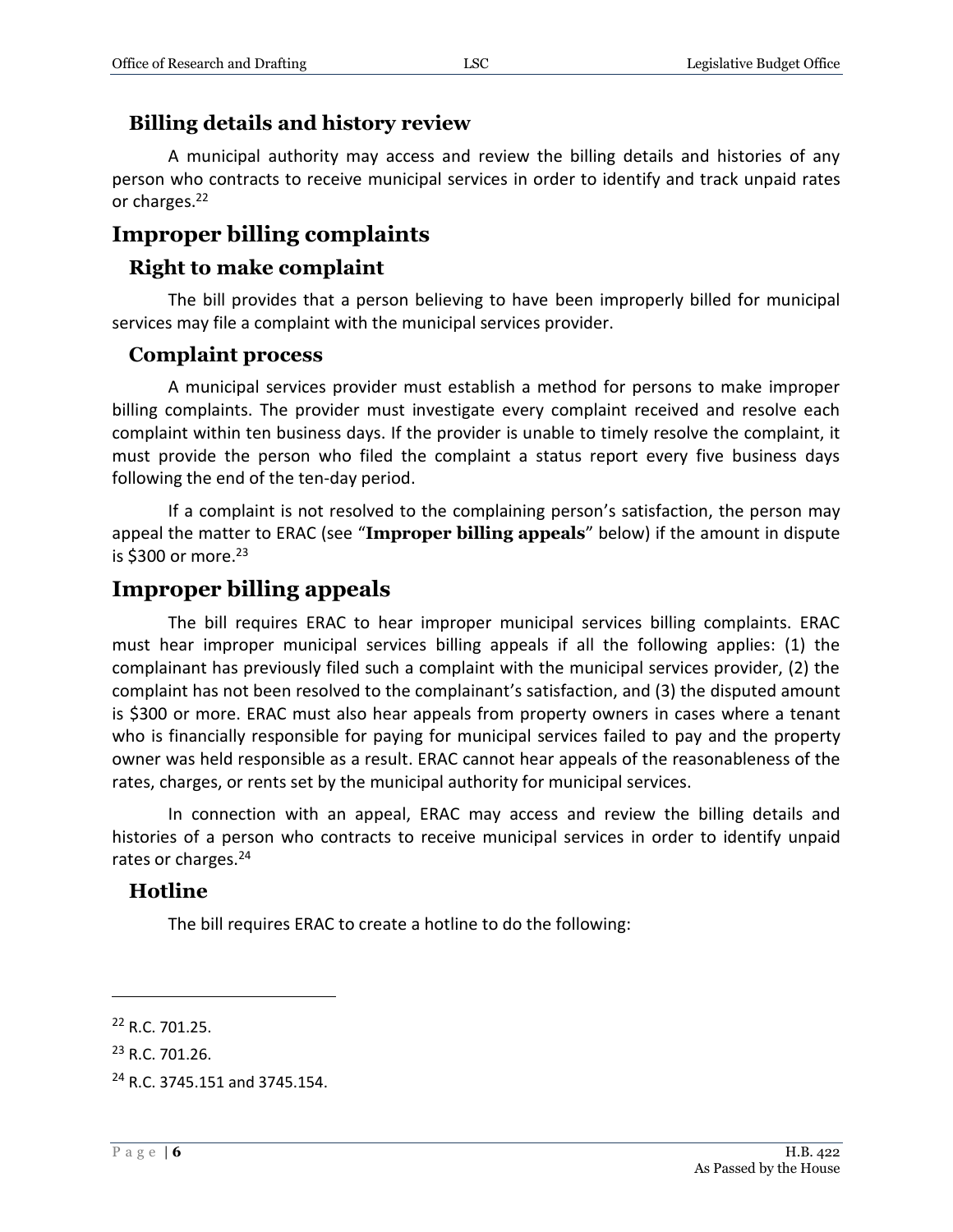- **Allow a person to file an appeal regarding an improper billing complaint for municipal** services;
- **Provide information regarding filing an appeal, the appeals process, and other related** information.<sup>25</sup>

#### **Rules**

ERAC is required to adopt rules (but is not subject to the Administrative Procedure Act, R.C. Chapter 119 in doing so) regarding improper billing appeals for municipal services, including the following:

- A procedure by which complaints are evaluated, to determine whether a hearing is warranted;
- Hearing procedures and processes;
- Standards by which ERAC resolves complaints.<sup>26</sup>

## **Municipal liens**

The bill makes several changes to existing law regarding the placement of municipal liens. A "municipal lien" is defined in the bill as a lien certified for unpaid water services, sewerage services, or collection or disposal services amounts.<sup>27</sup>

#### **Placement of lien**

Before a municipal lien may be placed on a property by the county auditor under the bill, the auditor must receive both:

- Additional certification (see "**Additional certification**" below) that the unpaid rents, rates, or charges have arisen from a service contract made directly with an owner who occupies the property served;
- Verification from the appropriate municipal authority that the required notice (see "**Notice to property owner**" below) was given to the property owner.

Under current law, no requirement for owner-occupation and owner-contracting exists as a prerequisite to imposition of a lien regarding unpaid amounts for sewerage and collection or disposal services. Further, additional certification is required under current law only for water service liens and consists only of certification that the unpaid rents or charges arose under a service contact with an owner occupying the property.

Pursuant to continuing law, unchanged by the bill, a lien for unpaid collection or disposal services may only be placed when either: (1) the unpaid amount is greater than or

<sup>&</sup>lt;sup>25</sup> R.C. 3745.153.

<sup>&</sup>lt;sup>26</sup> R.C. 3745.152.

 $27$  R.C. 319.65(A) and 3745.15(A).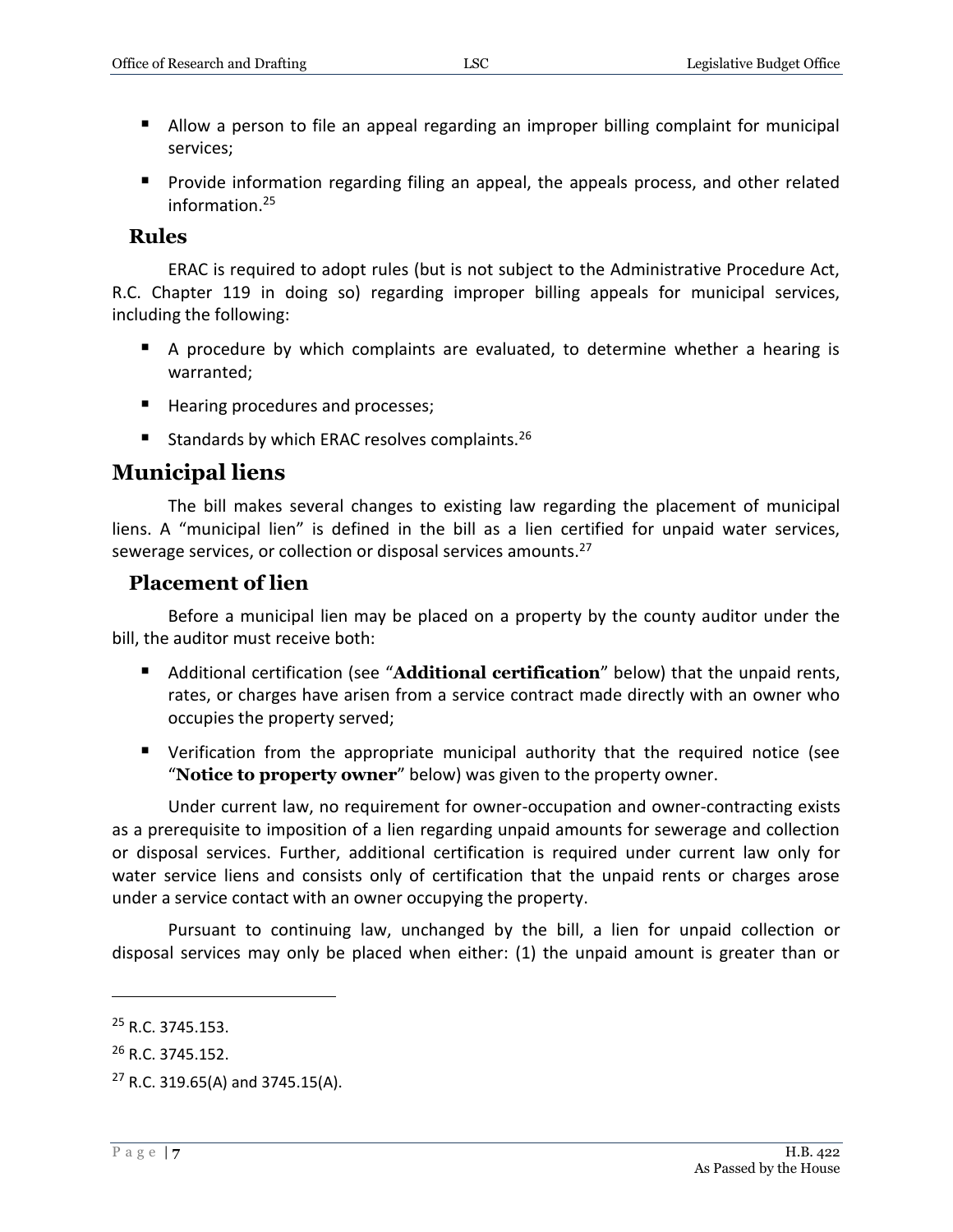equal to \$250, or (2) the unpaid amount is greater than or equal to the applicable annual rate or charge imposed by the municipal corporation on the person using the collection or disposal services.<sup>28</sup>

## **Additional certification**

The bill requires the additional certification to be submitted to the county auditor before a municipal lien can be placed to consist of all of the following:

- The parcel number of the property on which the lien is requested;
- $\blacksquare$  The name of the property owner;
- The name of the person who contracted for the service for which the lien is sought;
- Confirmation from the person, board, or entity that certified the lien and submitted the additional certification that all of the information submitted to the auditor has been verified.<sup>29</sup>

## **Notice to property owner**

The bill requires the municipal authority to provide notice to the property owner about the placement of a municipal lien on the property before the county auditor places the lien. The notice must also include a notice informing the owner of the right to file an appeal regarding the lien with ERAC (see "**Municipal lien appeals**" below). Additionally, the municipal authority must submit verification to the county auditor that the notice was provided to the property owner.<sup>30</sup>

## **Collection of lien amounts**

The bill maintains existing law requiring the lien amount to be collected in the same manner as other taxes, but adds that, for sewerage and collection or disposal services liens, the county treasurer must accept, rather than may accept, a payment in such amount when separately tendered as full payment for the unpaid amounts. Similarly, the county treasurer is directed for all municipal liens (instead of only water liens as required under current law) to release any such lien immediately upon payment of the full certified amount. The bill requires the county treasurer to provide all municipal sewerage lien amounts collected to the municipal corporation in the manner chosen by the legislative authority of the municipality. But existing law, unchanged by the bill, requires amounts collected for water service liens to be placed in the appropriate distinct fund of the village or municipal corporation or, for collection or disposal services, placed into the general fund of the municipal corporation.<sup>31</sup>

<sup>&</sup>lt;sup>28</sup> R.C. 701.10(A)(1) to (2)(a), 729.49(B)(1), 735.29(D)(1)(a), and 743.04(A)(1)(a)(i).

<sup>29</sup> R.C. 319.65.

<sup>30</sup> R.C. 701.102, 729.492, 735.291, and 743.041.

 $31$  R.C. 701.10(A)(2)(b), 729.49(B)(2), 735.29(D)(1)(b), and 743.04(A)(1)(a)(ii); R.C. 323.15, not in the bill.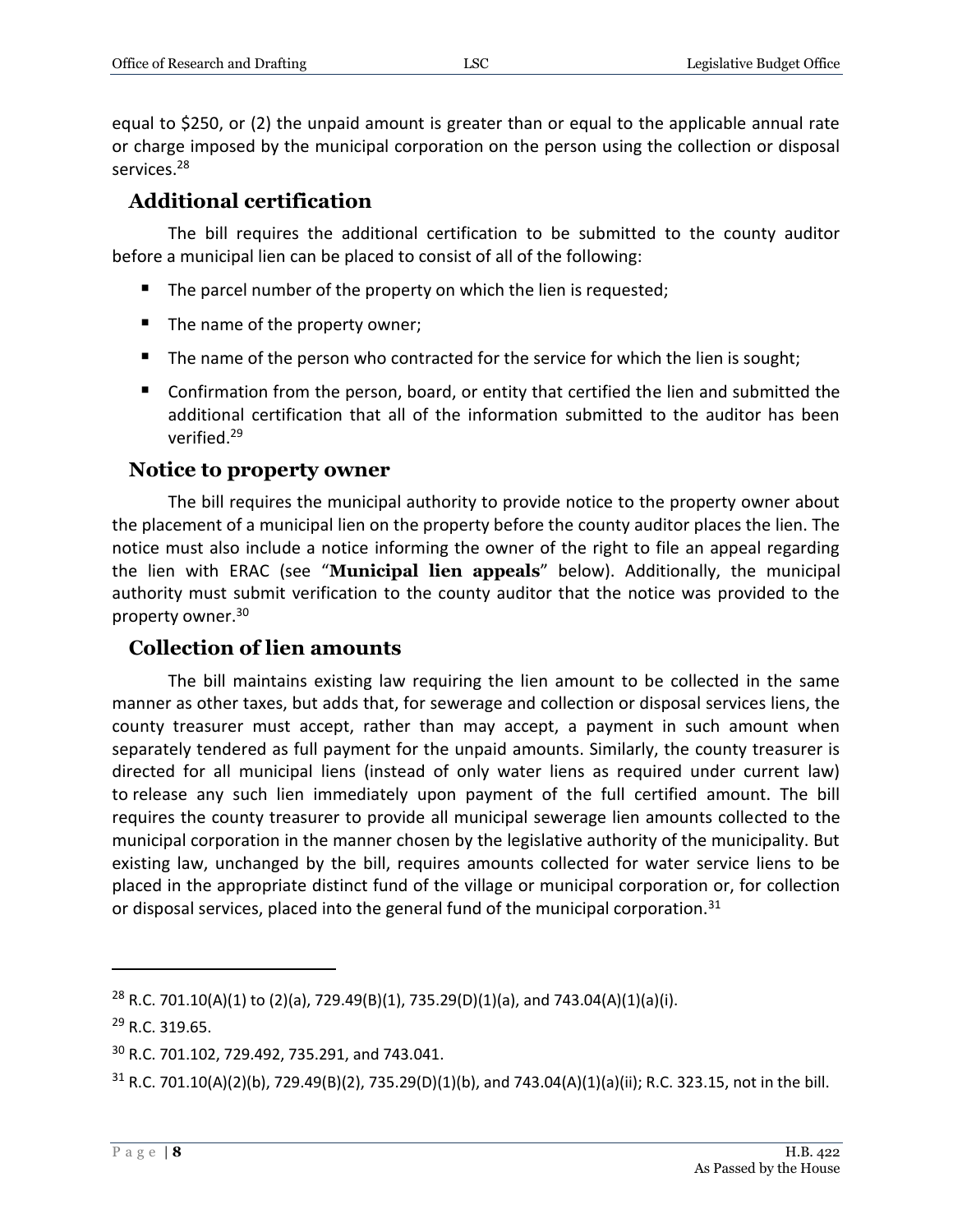## **Municipal lien appeals**

The bill establishes a process for appealing the placement of a municipal lien placed on or after the effective date of the relevant sections with ERAC.<sup>32</sup> The bill requires ERAC to hear all municipal lien appeals, except as discussed immediately below, and grants it exclusive original jurisdiction over such appeals.<sup>33</sup>

## **Applicability of the lien appeals process**

The municipal lien appeals process created by the bill applies only to municipal liens placed on a property on or after the effective date of the bill. $34$ 

### **Who may appeal**

Under the bill, a person that receives notice from a municipal authority (see "**Notice to property owner**" above) of a municipal lien being placed on that person's property may file a lien appeal with ERAC.<sup>35</sup>

### **Rules**

ERAC is required to adopt rules governing hearing procedures for municipal lien appeals consistent with existing procedural rules applicable to ERAC that govern its hearing procedures, appeal filing requirements, hearings, and appeals to Ohio appeals courts.  $36$ 

## **Standard to find for owner**

The bill directs ERAC to find for the owner of the property in a municipal lien appeal if it finds both: (1) the unpaid amounts did not arise from a service contract made directly with the owner, and (2) the owner did not occupy the property served by the contract.

If ERAC finds for the owner, then it must order the removal of the lien. The county auditor is directed to remove the lien upon the order from ERAC.<sup>37</sup>

## **Attorney's fees**

The bill requires the municipal authority that certified the challenged lien to pay the property owner's reasonable attorneys' fees incurred in prosecuting the lien appeal if ERAC finds for the owner. $38$ 

<sup>&</sup>lt;sup>32</sup> R.C. 3745.155 to 3745.1511.

<sup>33</sup> R.C. 3745.156.

<sup>34</sup> R.C. 3745.1510.

<sup>35</sup> R.C. 3745.155.

<sup>36</sup> R.C. 3745.157; R.C. 3745.03, 3745.04(D), 3745.05, and 3745.06, not in the bill.

 $37$  R.C. 3745.158 and 3745.159(A)(1) and (B).

<sup>38</sup> R.C. 3745.159(A)(2).